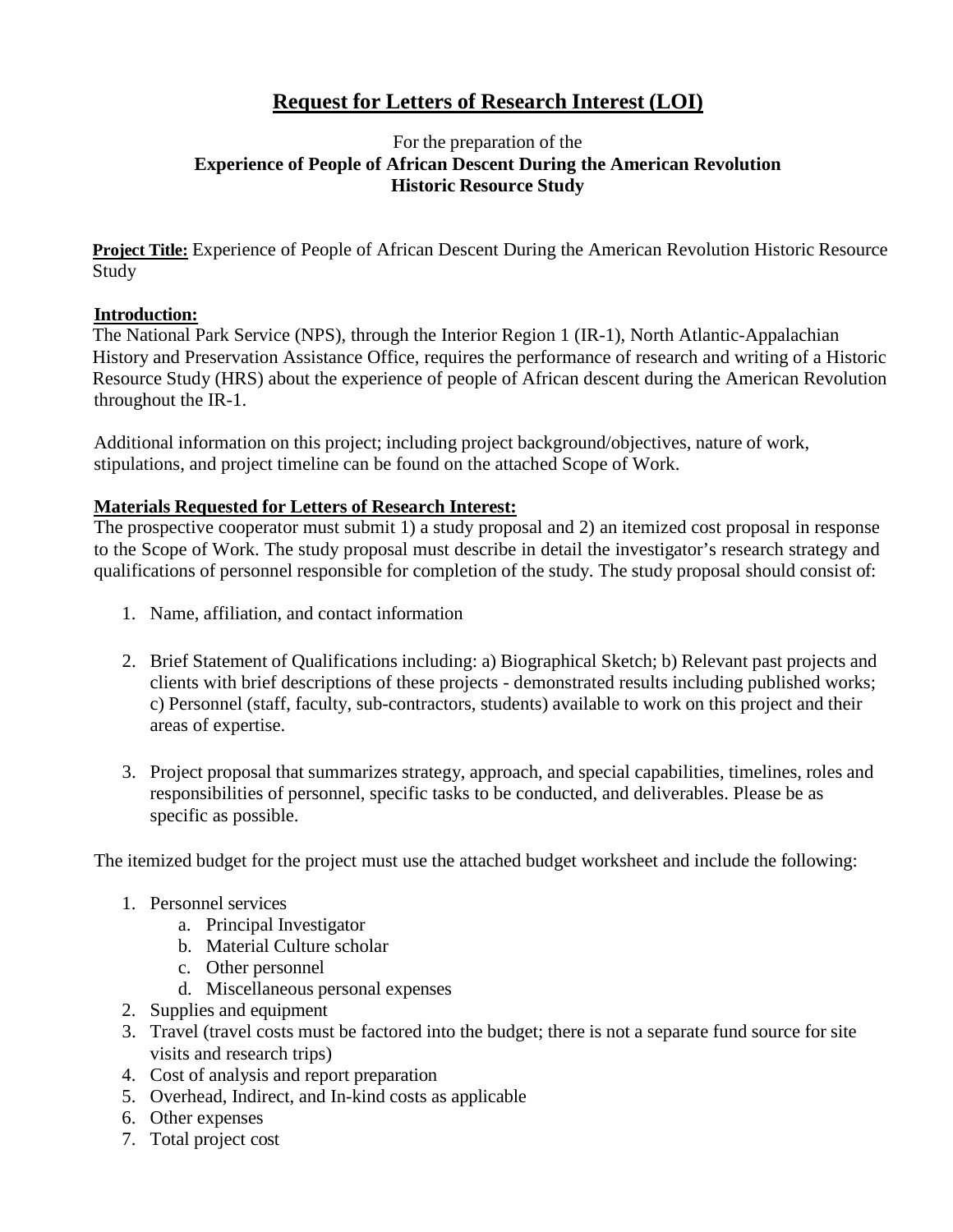# **Funding:**

We intend to use fiscal year 2022 funds for this project. A detailed study proposal and cost estimate is requested at this time.

Project award will be subject to the availability of funds. Only universities and institutions with a CESU Master Cooperative Agreement are eligible to apply.

## **Submission deadline:**

Deadline for responding to this letter of interest is Friday, May 13, 2022.

# **Review of Letters of Interest Received:**

Proposals will be evaluated based on the factors listed below and include the credentials of personnel, approach, and reasonableness of cost. Based on review of the Letters of Interest received, a principal investigator will be invited to prepare a full application including the required federal forms (SF424 series).

## **Evaluation Factors:**

**Factor 1 - Credentials of Personnel: Lead Historian (PI) and Material Culture Scholar required Principal Investigator.** The principal investigator (PI) will serve as the lead historian and must have experience that supports successful implementation of the effort. Please include a brief Statement of Qualifications with:

- 1. Biographical Sketch
- 2. Relevant past projects and clients with brief descriptions of these projects
- 3. Additional personnel planning to work on this project and their areas of expertise
- 4. Any brief description of capabilities to successfully complete the project you wish to add

#### Personnel qualifications

# 1. The Lead Historian/ Principal Investigator

The PI is responsible for all aspects of managing the proposed study. The PI must have a Ph.D. or equivalent in United States History (no exceptions). A level of experience equivalent to a Ph.D. is acceptable and may be evidenced by a publication record demonstrating a professional level of research, analysis, and report preparation. It is expected that the publication record will reflect an understanding and ability to apply research methodology, and education and experience beyond that of a project historian.

#### 2. Project Historian(s)

Although the overall research design, guidance, and responsibility for the completed study lies with the Principal Investigator, the PI may utilize the assistance of project historians (PH) and other project staff at their discretion to accomplish the research. The minimum requirements for a PH are a Bachelor's and Master's degrees in United States History from an accredited college or university followed by two years of graduate study with a concentration in the field. A Master's thesis in history or its equivalent in research and publication are highly recommended.

#### 3. Material Culture Scholar

Although the overall research design, guidance, and responsibility for the completed study lies with the Principal Investigator, the PI is also required to engage the support of a material culture scholar (Material Culture Studies or related field) to assist with the project, particularly as it related to incorporating objects, buildings, sites, and landscapes into the study to enrich the narrative and conduct analysis of material sources.

#### 4. Standards for consultants

Personnel hired or subcontracted for their special knowledge and expertise must carry academic and experiential qualifications in their particular area of expertise.